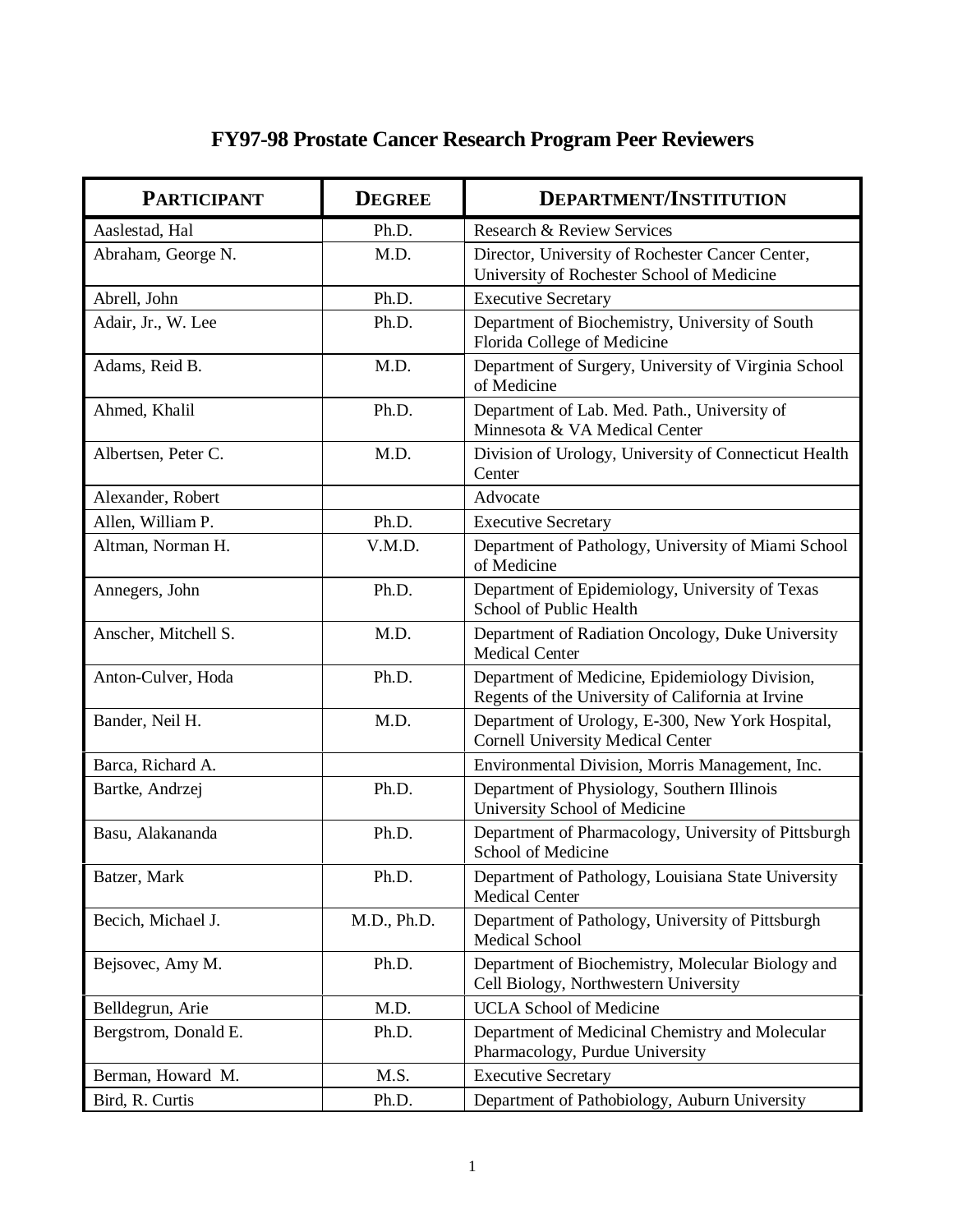| <b>PARTICIPANT</b>      | <b>DEGREE</b> | <b>DEPARTMENT/INSTITUTION</b>                                                                        |
|-------------------------|---------------|------------------------------------------------------------------------------------------------------|
| Blomberg, Bonnie B.     | Ph.D.         | Department of Microbiology and Immunology<br>(R-138), University of Miami School of Medicine         |
| Blood, Christine H.     | Ph.D., M.S.   | Palatin Technologies                                                                                 |
| Bloom, George S.        | Ph.D.         | Department of Cell Biology & Neuroscience,<br>University of Texas Southwestern Medical Center        |
| Bolton, M. Linda Burnes | Dr.P.H., R.N. | Department of Nursing Practice, Resource, and<br>Development, Cedars-Sinai Medical Center            |
| Boynton, Alton          | Ph.D.         | Department of Molecular Medicine, Northwest<br>Hospital                                              |
| Braunhut, Susan J.      | Ph.D.         | Department of Biology, University of Massachusetts at<br>Lowell                                      |
| Bubel, Howard L.        |               | Advocate                                                                                             |
| Bubley, Glenn           | M.D.          | Cancer Biology, Harvard University, Beth Israel<br><b>Deaconess Medical Center</b>                   |
| Burnstein, Kerry        | Ph.D.         | Department of Molecular and Cellular Pharmacology,<br>University of Miami School of Medicine         |
| Bushman, Wade A.        | M.D., Ph.D.   | Department of Urology, Northwestern University                                                       |
| Campbell, John C.       |               | Campbell Communications, Inc.                                                                        |
| Caperelli, Carol A.     | Ph.D.         | College of Pharmacy, University of Cincinnati<br><b>Medical Center</b>                               |
| Chan, Thomas C.K.       | Ph.D.         | Department of Pharmacology and Toxicology, Epix<br>Medical, Inc.                                     |
| Chang, Alex Y-C         | M.D.          | Interlake's Oncology/Hematology, Upstate New York<br><b>Cancer Research and Education Foundation</b> |
| Chapman, J. Donald      | Ph.D., M.S.   | Department of Radiation Oncology, Fox Chase Cancer<br>Center                                         |
| Chin, Edward            | M.D.          | Medicine/Division of Endocrinology, University of<br>Alabama at Birmingham                           |
| Cho, Kathleen R.        | M.D.          | Department of Pathology, The Johns Hopkins Hospital                                                  |
| Chrvala, Carole         | Ph.D.         | Division of Mammography Quality and Radiation<br>Programs, Food and Drug Administration              |
| Chrysogelos, Susan A.   | Ph.D.         | Lombardi Cancer Center, Georgetown University                                                        |
| Cidlowski, John         | Ph.D.         | Laboratory of Signal Transduction, NIEHS                                                             |
| Clark, Alice M.         | Ph.D.         | National Center for the Development of Natural<br>Products, University of Mississippi                |
| Cohen, Edward P.        | M.D.          | Department of Microbiology & Immunology,<br>University of Illinois at Chicago                        |
| Cohen, Michael B.       |               | Department of Pathology, University of Iowa                                                          |
| Cohen, Stanley          | M.D.          | Department of Pathology and Laboratory Medicine,<br><b>UMDNJ-New Jersey Medical School</b>           |
| Conti, Claudio J.       | D.V.M., Ph.D. | Department of Carcinogenesis, UT MD Anderson<br><b>Cancer Center</b>                                 |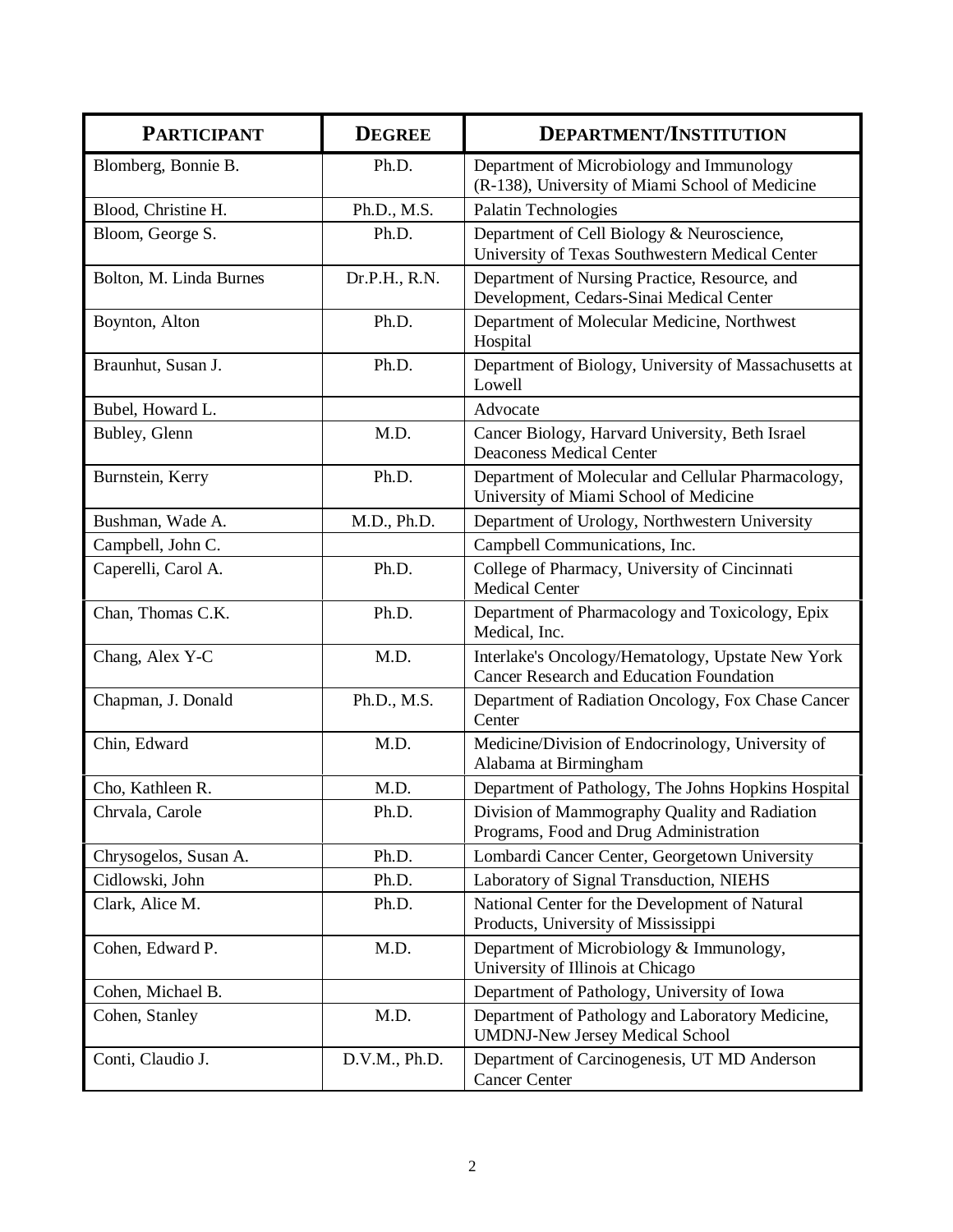| <b>PARTICIPANT</b>     | <b>DEGREE</b> | <b>DEPARTMENT/INSTITUTION</b>                                                                              |
|------------------------|---------------|------------------------------------------------------------------------------------------------------------|
| Cunha, Gerald R.       | Ph.D.         | Department of Anatomy, Regents of the University of<br>California at San Francisco                         |
| Daar, Ira O.           | Ph.D.         | Laboratory of Leukocyte Biology, National Cancer<br>Institute/FCRDC                                        |
| Dahiya, Rajvir         | Ph.D.         | Department of Urology (112F), VAMC & Regents of<br>the University of California at San Francisco           |
| Davis, III, Alvin E.   | M.D.          | Children's Hospital Research Foundation, University<br>of Cincinnati                                       |
| Dehn, William          |               | Advocate                                                                                                   |
| deKernion, Jean B.     | M.D.          | Department of Urology, Regents of the University of<br>California at Los Angeles School of Medicine        |
| DeMayo, Francesco J.   | Ph.D., M.S.   | Department of Cell Biology and Pediatrics, Baylor<br>College of Medicine                                   |
| Demers, Raymond        | M.D.          | Henry Ford Health System Cancer Center                                                                     |
| Djakiew, Daniel        | Ph.D.         | Department of Cell Biology, Georgetown University<br>School of Medicine                                    |
| Djeu, Julie Y.         | Ph.D.         | Biochemistry and Molecular Biology, University of<br>South Florida College of Medicine                     |
| Dodd, Janice           | Ph.D.         | Department of Physiology, University of Manitoba                                                           |
| Dolan, Mary Eileen     | Ph.D.         | Department of Hematology/Oncology, University of<br>Chicago Medical Center                                 |
| Donovan, John V.       |               | Intercon Research Associates, Ltd.                                                                         |
| Dunnick, Wesley A.     | Ph.D.         | Department of Microbiology & Immunology,<br>University of Michigan Medical School                          |
| Durand, Ralph E.       | Ph.D.         | Department of Medical Biophysics Department,<br>British Columbia Cancer Research Center                    |
| Eickelberg, William C. |               | Sales Department, Wisconsin Power Systems                                                                  |
| El-Ashry, Dorraya      | Ph.D.         | Lombardi Cancer Center, Georgetown University<br><b>Medical Center</b>                                     |
| Epner, Daniel E.       | M.D.          | Baylor College of Medicine, Veterans Administration<br><b>Medical Center</b>                               |
| Epstein, Jonathan I.   | M.D.          | Pathology, Urology & Oncology, Meyer 7-181, Johns<br>Hopkins Medical Institution                           |
| Ershler, William B.    | M.D.          | National Institute on Aging, National Institutes of<br>Health                                              |
| Ethier, Stephen P.     | Ph.D.         | Department of Radiation and Oncology, University of<br>Michigan Medical Center                             |
| Evans, Sydney M.       | V.M.D.        | Department of Clinical Studies (VET) - PHL,<br>University of Pennsylvania                                  |
| Ferrari, Anna C.       | M.D.          | Department of Medicine, Mount Sinai Medical Center                                                         |
| Fine, Robert L.        | M.D.          | Department of Medicine, Division of Oncology,<br>Columbia University College of Physicians and<br>Surgeons |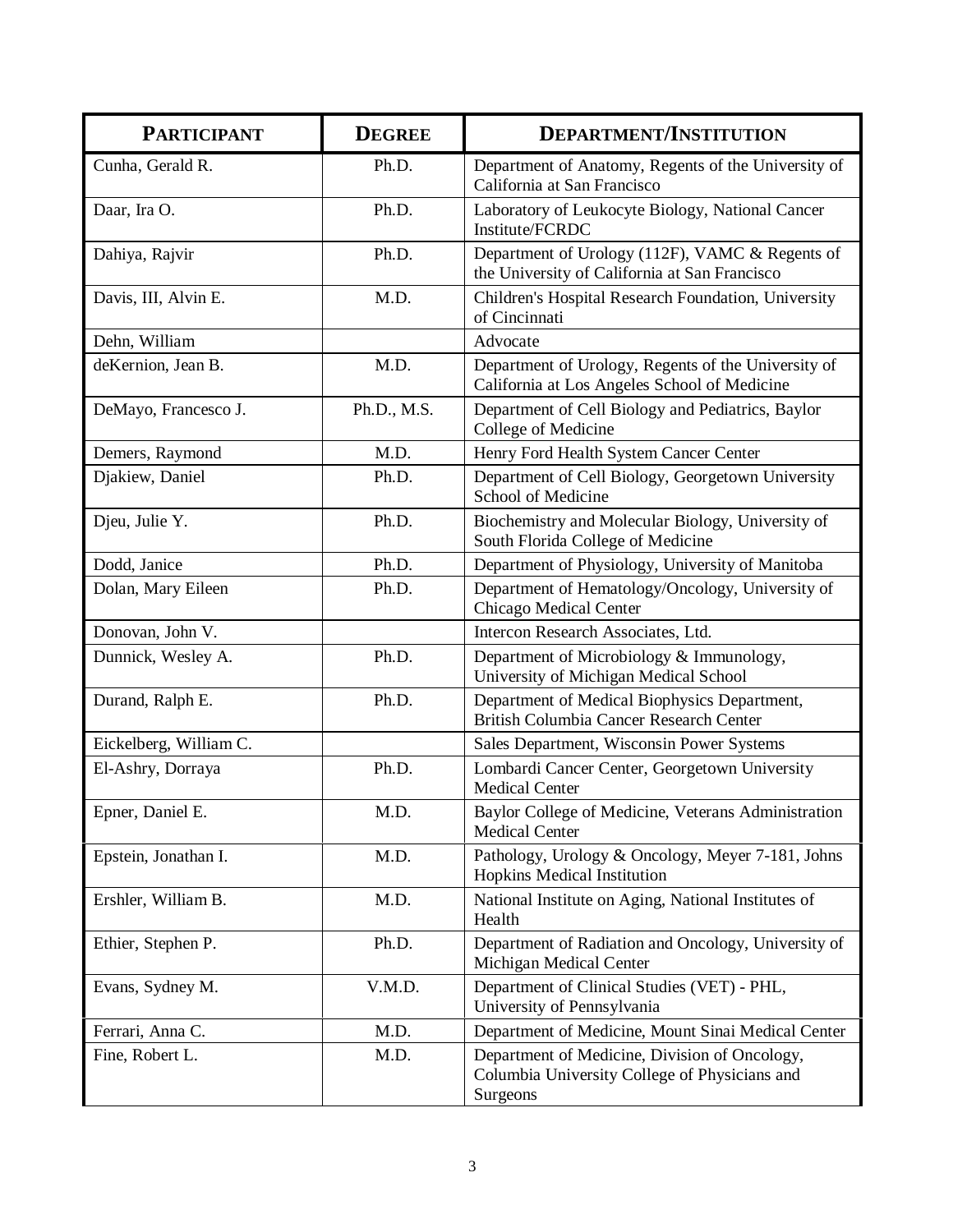| <b>PARTICIPANT</b>     | <b>DEGREE</b> | <b>DEPARTMENT/INSTITUTION</b>                                                                    |
|------------------------|---------------|--------------------------------------------------------------------------------------------------|
| Franklin, Renty B.     | Ph.D., M.S.   | Department of Craniofacial Biological Sciences,<br>University of Maryland Dental School          |
| Freeman, Michael R.    | Ph.D.         | Department of Urology Research, Children's Hospital,<br><b>Harvard Medical School</b>            |
| Fridman, Rafael        | Ph.D.         | Department of Pathology, Wayne State University                                                  |
| Gapstur, Susan M.      | Ph.D., M.P.H. | Department of Preventive Medicine, Northwestern<br><b>University Medical School</b>              |
| Gerard, Claude         |               | The American Prostate Society                                                                    |
| Gersh, Frederick S.    |               | Advocate                                                                                         |
| Getzenberg, Robert H.  | Ph.D.         | Prostate and Urologic Cancer Center, University of<br>Pittsburgh Cancer Institute                |
| Gimotty, Phyllis       | Ph.D.         | Karmanos Cancer Institute                                                                        |
| Gobel, Stephen         | D.D.S.        | <b>Executive Secretary</b>                                                                       |
| Godley, Paul           | M.D., Ph.D.   | Division of Hematology/Oncology, University of<br>North Carolina at Chapel Hill                  |
| Greenberg, Norman M.   | Ph.D.         | Department of Cell Biology & Urology, Baylor<br>College of Medicine                              |
| Griffin, Constance A.  | M.D.          | Oncology Department, Johns Hopkins Oncology<br>Center                                            |
| Groshen, Susan         | Ph.D.         | Department of Preventive Medicine, University of<br>Southern California/Norris Cancer Center     |
| Gumerlock, Paul H.     | Ph.D.         | Division of Hematology/Oncology, Regents of the<br>University of California, Davis Cancer Center |
| Haas, Gabriel P.       | M.D.          | Department of Urology, State University of New York<br>at Syracuse                               |
| Halloran, Bernard      | Ph.D.         | Regents of the University of California at San<br>Francisco, VA Medical Center                   |
| Hamernik, Debora Lynn  | Ph.D.         | USDA, CSREES-NRI                                                                                 |
| Harris, Georgianna     | Ph.D.         | <b>Biochemistry Department, Merck Research</b><br>Laboratories                                   |
| Hendrich, Suzanne      | Ph.D.         | Department of Food Science and Human Nutrition,<br>Iowa State University                         |
| Herscowitz, Herbert B. | Ph.D.         | Department of Microbiology and Immunology,<br>Georgetown University School of Medicine           |
| Heston, Warren D.      | Ph.D.         | Memorial Sloan Kettering Cancer Center                                                           |
| Higano, Celestia S.    | M.D.          | Medicine and Urology, Division of Oncology,<br>University of Washington School of Medicine       |
| Ho, Shuk-Mei           | Ph.D.         | Department of Biology, Tufts University                                                          |
| Ho, Ye-Shih            | Ph.D.         | Institute of Chemical Toxicology, Wayne State<br>University                                      |
| Hoopes, P. Jack        | D.V.M., Ph.D. | Department of Surgery/Radiation Oncology,<br>Dartmouth Medical School                            |
| Howe, Richard J.       | Ph.D.         | Advocate                                                                                         |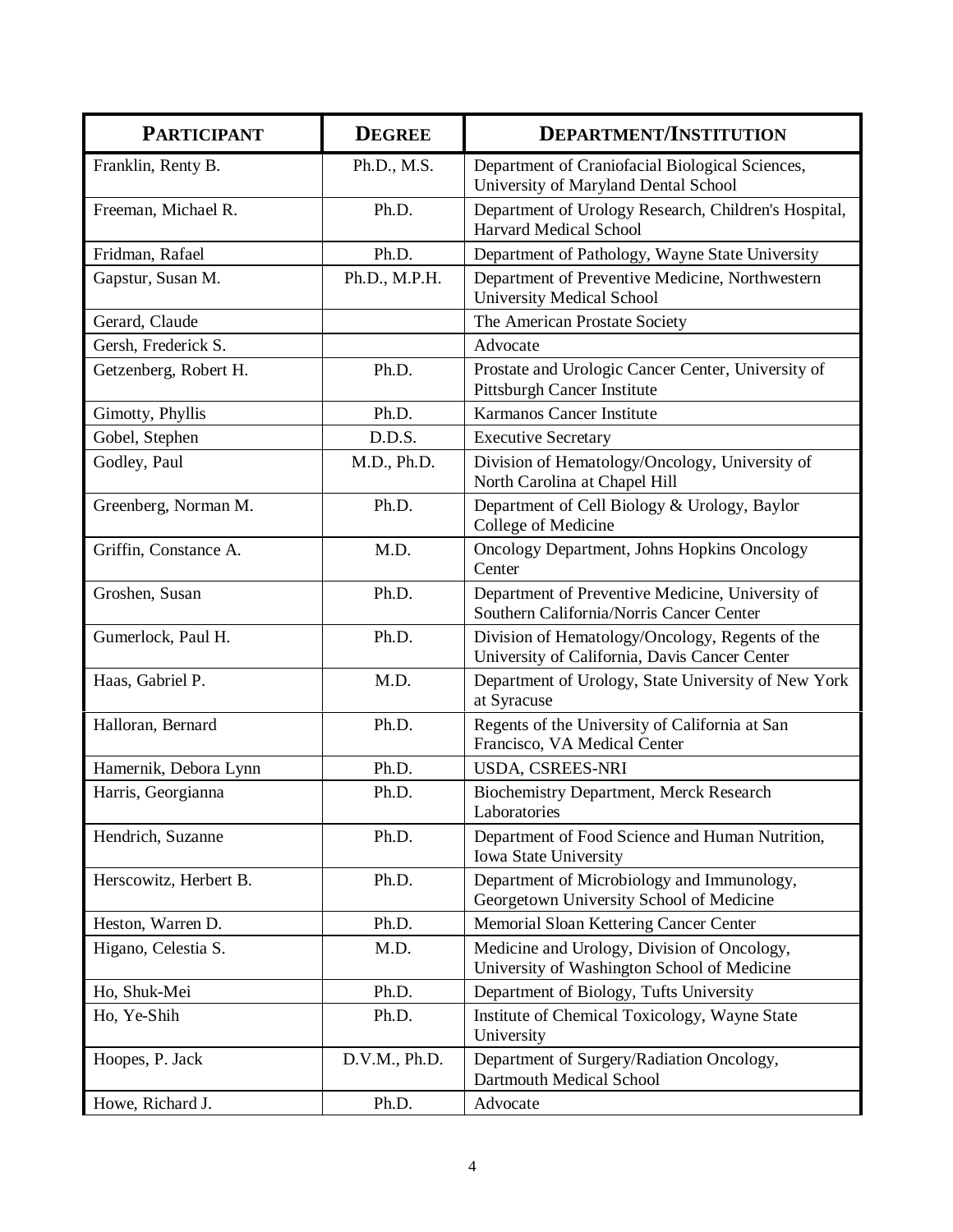| <b>PARTICIPANT</b>       | <b>DEGREE</b> | <b>DEPARTMENT/INSTITUTION</b>                                                       |
|--------------------------|---------------|-------------------------------------------------------------------------------------|
| Humphrey, Peter A.       | M.D., Ph.D.   | Department of Pathology, Washington University<br><b>Medical Center</b>             |
| Ip, Clement              | Ph.D.         | Department of Pharmacology & Therapeutics, Roswell<br>Park Cancer Institute         |
| Isaacs, John T.          | Ph.D.         | Johns Hopkins School of Medicine                                                    |
| Jackson, Aaron G.        | M.D.          | Department of Urology, Howard University Medical<br>School                          |
| Jensen, Ronald H.        | Ph.D.         | Regents of the University of California at San<br><b>Francisco Cancer Center</b>    |
| Jordan, Robert T.        |               | Advocate                                                                            |
| Kasl, Stanislav          | Ph.D.         | Department of Epidemiology & Public Health, Yale<br>University School of Medicine   |
| Kern, Francis G.         | Ph.D.         | Southern Research Institute                                                         |
| Kestin, Mark             | Ph.D., M.P.H. | Nutrition Program, Bastyr University                                                |
| Killary, Ann M.          | Ph.D.         | Division of Laboratory Medicine, University of Texas<br>M.D. Anderson Cancer Center |
| Kim, Jae Ho              | M.D., Ph.D.   | Department of Radiation Oncology, Henry Ford<br>Hospital                            |
| Kinniburgh, Alan J.      | Ph.D.         | Department of Human Genetics, Roswell Park Cancer<br>Institute                      |
| Kleinman, Hynda K.       | Ph.D.         | NIDR, National Institutes of Health                                                 |
| Kosir, Mary Ann          | M.D.          | Department of Surgical Services (112), Wayne State<br>University/VA Medical Center  |
| Kotchen, Jane Morley     | M.D., M.P.H.  | Division of Epidemiology, Medical College of<br>Wisconsin                           |
| Koutcher, Jason          | M.D., Ph.D.   | Department of Medical Physics, Memorial<br>Sloan-Kettering Hospital                 |
| Kozlowski, James M.      | M.D.          | Department of Urology, Northwestern University<br>Medical School                    |
| Kubo, Ralph T.           | Ph.D.         | Department of Cytokines, Pharmingen                                                 |
| Kuchta, Robert           | Ph.D.         | Department of Chemistry & Biochemistry, University<br>of Colorado at Boulder        |
| Kuettel, Michael R.      | M.D., Ph.D.   | Department of Radiation Medicine, Georgetown<br><b>University Medical Center</b>    |
| Kukreja, Subhash         |               | Medical Service, VA West Side Medical Center                                        |
| Kyprianou, Natasha       | Ph.D.         | Division of Urology/Department of Surgery,<br>University of Maryland Hospital       |
| Lamb, Dolores J.         | Ph.D.         | <b>Baylor College of Medicine</b>                                                   |
| Lamm, Donald L.          | M.D.          | Department of Urology, West Virginia University<br><b>Health Science Center</b>     |
| Lamph, William W.        | Ph.D.         | Retinoid Research, Ligand Pharmaceuticals, Inc.                                     |
| Largey, Kathleen (Kelly) | J.D.          | <b>Fish and Richardson</b>                                                          |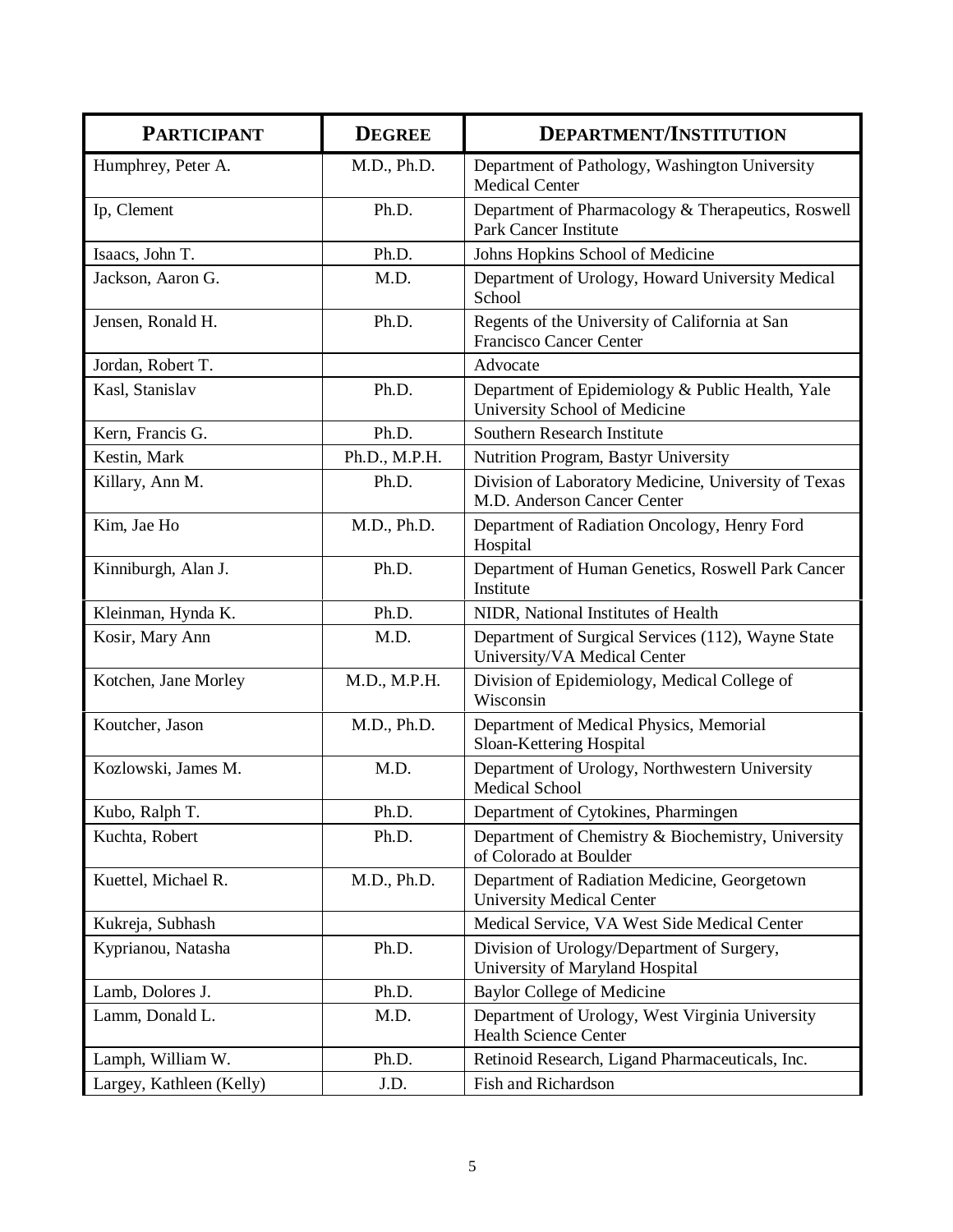| <b>PARTICIPANT</b>    | <b>DEGREE</b>   | <b>DEPARTMENT/INSTITUTION</b>                                                                                                    |
|-----------------------|-----------------|----------------------------------------------------------------------------------------------------------------------------------|
| Lee, Chung            | Ph.D.           | Department of Urology, Northwestern University<br>Medical School                                                                 |
| Lee, Chung K. K.      | M.D.            | Department of Therapeutic Radiology/Radiation<br>Oncology, University of Minnesota Hospital                                      |
| Leitgeb, Donald J.    |                 | <b>Construction Consulting</b>                                                                                                   |
| Levine, Alice         | M.D.            | Department of Medicine, Mount Sinai Medical Center                                                                               |
| Li, Sara Antonia      | Ph.D.           | Kansas Cancer Center, Department of Pharmacology,<br>University of Kansas Medical Center                                         |
| Liebhaber, Stephen A. | M.D.            | Department of Genetics, University of Pennsylvania<br><b>Medical School</b>                                                      |
| Lin, Sue-Hwa          |                 | Department of Molecular Pathology, M.D. Anderson<br><b>Cancer Center</b>                                                         |
| Lubaroff, David M.    | Ph.D.           | Department of Urology, University of Iowa College of<br>Medicine                                                                 |
| Maihle, Nita J.       | Ph.D.           | Department of Biochemistry and Molecular Biology,<br>Mayo Clinic and Foundation                                                  |
| Mark, Hon Fong L.     | Ph.D., FC.M.G.  | Department of Pathology, Rhode Island Hospital                                                                                   |
| Matsunaga, Terry O.   | Ph.D., Pharm.D. | Department of Quality and New Product<br>Development, Imarx Pharmaceuticals                                                      |
| McBride, William H.   | Ph.D., Sc.D.    | Department of Radiation Oncology, UCLA Medical<br>Center                                                                         |
| McCance, Dennis       | Ph.D.           | Department of Microbiology and Immunology,<br>University of Rochester                                                            |
| McCauley, Laurie K.   | D.D.S., Ph.D.   | Department PPG, University of Michigan                                                                                           |
| McConkey, David J.    | Ph.D.           | Department of Cell Biology, University of Texas M.D.<br><b>Anderson Cancer Center</b>                                            |
| McDougall, James K.   | Ph.D.           | Department of Cancer Biology, Fred Hutchinson<br><b>Cancer Research Center</b>                                                   |
| McLeskey, Sandra W.   | Ph.D.           | Lombardi Cancer Center, Georgetown University<br><b>Medical Center</b>                                                           |
| Meadows, Gary G.      | Ph.D., M.S.     | Department of Pharmaceutical Sciences, Washington<br><b>State University College of Pharmacy</b>                                 |
| Meier, Kathryn E.     | Ph.D.           | Department of Pharmacology, Medical University of<br>South Carolina                                                              |
| Mercer, W. Edward     | Ph.D.           | Kimmel Cancer Institute, Department of Microbiology<br>and Immunology, Thomas Jefferson University,<br>Jefferson Medical College |
| Meredith, Ruby F.     | M.D., Ph.D.     | Department of Radiation Oncology, University of<br>Alabama at Birmingham                                                         |
| Mettlin, Curtis       | Ph.D., M.S.     | <b>Roswell Park Cancer Institute</b>                                                                                             |
| Meyer, Charles R.     | Ph.D.           | University of Michigan                                                                                                           |
| Meyer, Jack W.        |                 | Meyer and Associates                                                                                                             |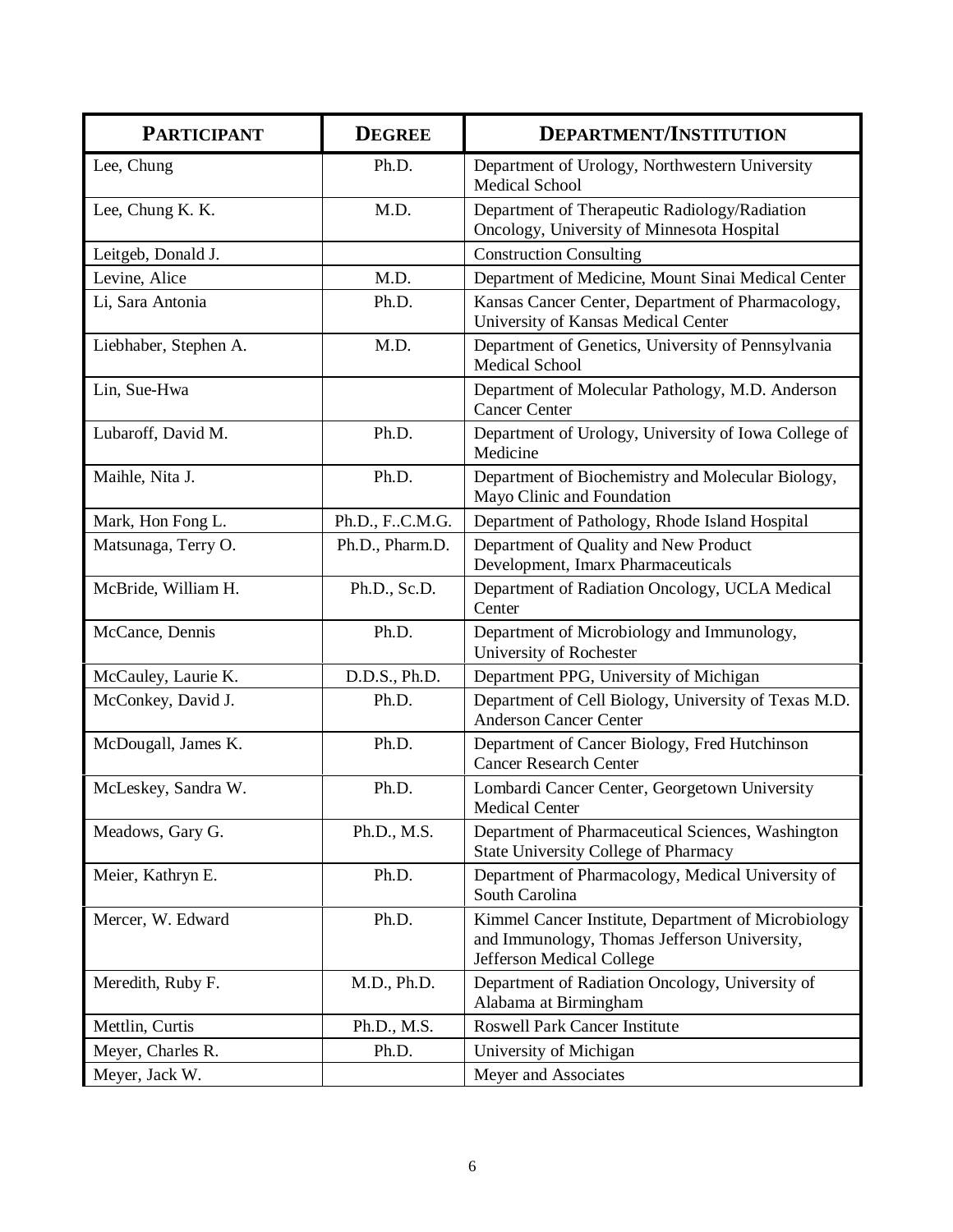| <b>PARTICIPANT</b>   | <b>DEGREE</b> | <b>DEPARTMENT/INSTITUTION</b>                                                                    |
|----------------------|---------------|--------------------------------------------------------------------------------------------------|
| Miles, Brian J.      | M.D.          | Scott Department of Urology, Baylor College of<br>Medicine                                       |
| Mills, Charles       |               | Penn-Air & Hydraulics Corp.                                                                      |
| Morris, Patricia L.  | Ph.D.         | The Population Council                                                                           |
| Morris, Selma        | M.Ed.         | Comprehensive Breast Center, Grady Memorial<br>Hospital                                          |
| Moses, Marsha A.     | Ph.D.         | Department of Surgery, Harvard Medical School                                                    |
| Moulder, John E.     | Ph.D.         | Department of Radiation Oncology, Medical College<br>of Wisconsin                                |
| Mulhern, Sally A.    | Ph.D.         | <b>Executive Secretary</b>                                                                       |
| Musgrove, Lewis C.   |               | <b>State Farm Insurance Company</b>                                                              |
| Myers, Charles E.    | M.D.          | University of Virginia Cancer Center                                                             |
| Myerson, Robert J.   | M.D., Ph.D.   | Department of Radiation Oncology, Washington<br>University School of Medicine                    |
| Navone, Nora M.      | M.D., Ph.D.   | Genitourinary Medical Oncology, University of Texas<br>M.D. Anderson Cancer Center               |
| Nelson, James Arly   | Ph.D.         | Department of Experimental Pediatrics, University of<br>Texas M.D. Anderson Cancer Center        |
| Nelson, Joel B.      | M.D.          | Department of Urology, Johns Hopkins Bayview<br><b>Medical Center</b>                            |
| Nelson, William G.   | M.D., Ph.D.   | Brady Institute of Urology, Johns Hopkins University<br>School of Medicine                       |
| Newburgh, M. Janet   | Ph.D.         | <b>Executive Secretary</b>                                                                       |
| Newhouse, Jeffrey H. | M.D.          | Department of Radiology, Columbia University<br>College of Physicians and Surgeons               |
| Nutter, John E.      | Ph.D., M.S.   | Coordinator                                                                                      |
| Oman, Norm           |               | <b>Canadian Prostate Cancer Network</b>                                                          |
| Ostrander, Elaine A. | Ph.D.         | Clinical Research Division - M318, Fred Hutchinson<br><b>Cancer Research Center</b>              |
| Oxman, Michael A.    | Ph.D.         | <b>Executive Secretary</b>                                                                       |
| Pasternack, Gary R.  | M.D., Ph.D.   | Division of Molecular Pathology, Johns Hopkins<br>University School of Medicine                  |
| Peehl, Donna M.      | Ph.D.         | Department of Urology, Stanford University School of<br>Medicine                                 |
| Pence, Barbara C.    | Ph.D.         | Department of Pathology, Texas Tech University<br><b>Health Sciences Center</b>                  |
| Penn, Linda Z.       | Ph.D.         | Department of Cellular and Molecular Biology,<br>University of Toronto, Ontario Cancer Institute |
| Perkins, Raymond     |               | Advocate                                                                                         |
| Plymate, Stephen R.  | M.D.          | American Lake Veterans Administration Medical<br>Center, University of Washington                |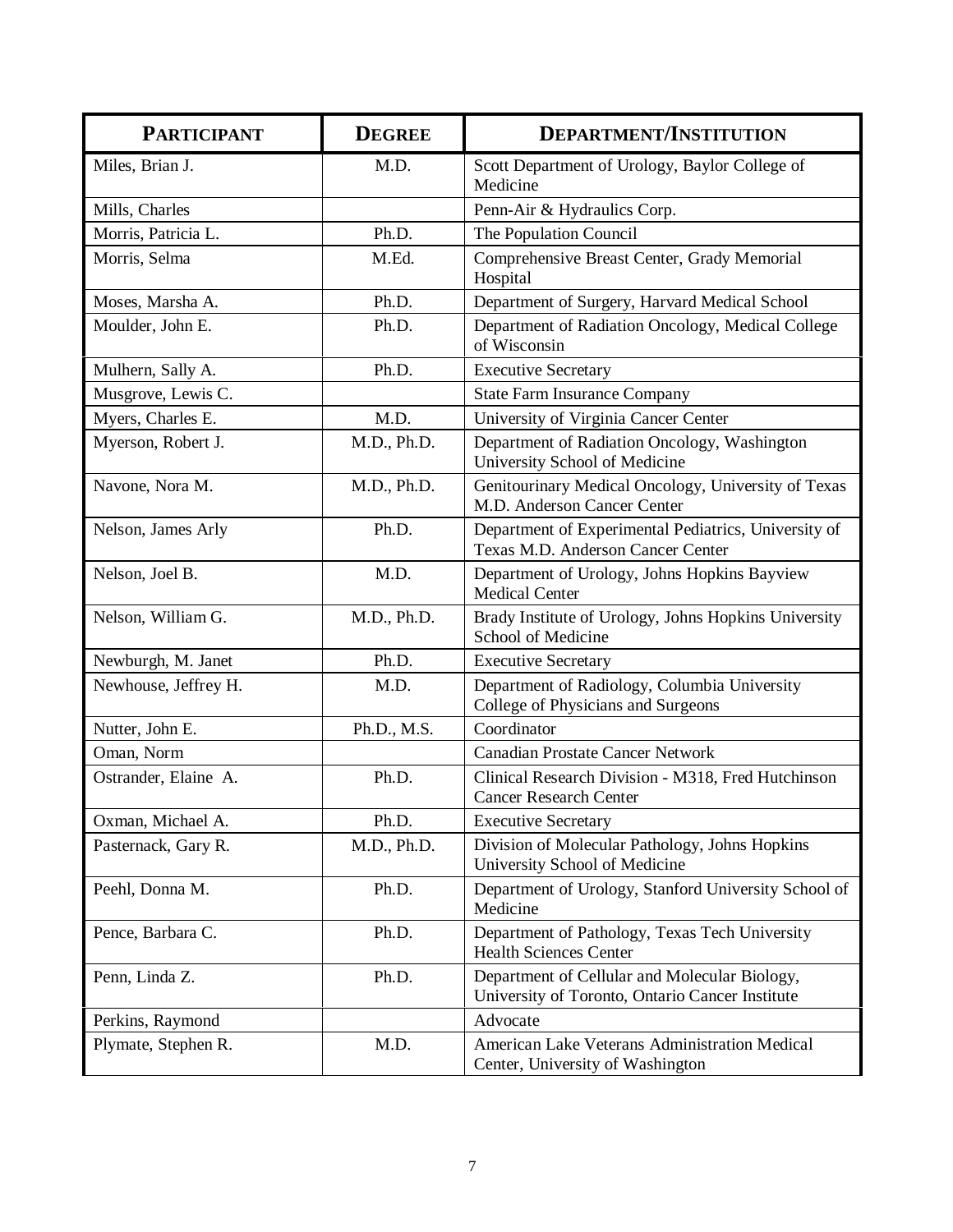| <b>PARTICIPANT</b>          | <b>DEGREE</b>   | <b>DEPARTMENT/INSTITUTION</b>                                                                                               |
|-----------------------------|-----------------|-----------------------------------------------------------------------------------------------------------------------------|
| Porter, Carl W.             | Ph.D.           | Grace Cancer Drug Center, Roswell Park Cancer<br>Institute                                                                  |
| Porterfield, Hank           |                 | Us Too International                                                                                                        |
| Powell, Isaac               | M.D.            | Department of Urology, Wayne State<br>University/Karmanos Cancer Institute                                                  |
| Pretlow, Theresa P.         | Ph.D.           | Institute of Pathology, Case Western Reserve<br>University                                                                  |
| Pretlow, Thomas G.          | M.D.            | Institute of Pathology, Case Western Reserve<br>University                                                                  |
| Prins, Gail                 | Ph.D.           | Department of Urology, University of Illinois                                                                               |
| Prochownik, Edward V.       | M.D., Ph.D.     | Division of Hematology and Oncology, Children's<br>Hospital of Pittsburgh University of Pittsburgh<br><b>Medical Center</b> |
| Radinsky, Robert            | Ph.D.           | Department of Cell Biology, University of Texas M.D.<br><b>Anderson Cancer Center</b>                                       |
| Rangnekar, Vivek M.         | Ph.D.           | Department of Surgery, Division of Urology,<br>University of Kentucky                                                       |
| Ratliff, Timothy L.         | Ph.D.           | Department of Urology, University of Iowa                                                                                   |
| Reddi, A. Hari              | Ph.D.           | Department of Orthopaedic Surgery, Regents of the<br>University of California at Davis                                      |
| Rice, Michael J.            |                 | <b>Veterans Affairs Directorate</b>                                                                                         |
| Rinker-Schaeffer, Carrie W. | Ph.D.           | Section of Urology, University of Chicago                                                                                   |
| Ritter, Mark A.             | M.D., Ph.D.     | Department of Human OncoLogy-K4/B100,<br>University of Wisconsin-Madison                                                    |
| Robins, Diane M.            | Ph.D.           | Department of Human Genetics, University of<br>Michigan Medical School                                                      |
| Rosenman, Julian G.         | M.D., Ph.D.     | Department of Radiation Oncology, University of<br>North Carolina School of Medicine                                        |
| Rosol, Thomas J.            | D.V.M., Ph.D.   | Department of Veterinary Biosciences, Ohio State<br>University                                                              |
| Rottman, Fritz M.           | Ph.D.           | Department of Molecular Biology and Microbiology,<br>Case Western Reserve University School of Medicine                     |
| Rowley, David               | Ph.D.           | Department of Cell Biology, Baylor College of<br>Medicine                                                                   |
| Sanda, Martin G.            | M.D.            | Department of Surgery, University of Michigan                                                                               |
| Sandberg, Anna M.           | Dr.P.H., M.H.S. | <b>Executive Secretary</b>                                                                                                  |
| Sarkar, Fazlul H.           | Ph.D., M.Sc.    | Department of Pathology, Wayne State University<br>School of Medicine                                                       |
| Schottenfeld, David         | M.D.            | Department of Epidemiology, University of Michigan<br>School of Public Health                                               |
| Sclafani, Robert A.         | Ph.D.           | Department of Biochemistry and Molecular Genetics,<br>University of Colorado Health Sciences Center                         |
| Sebolt-Leopold, Judith S.   | Ph.D.           | Parke Davis Pharmaceutical Research                                                                                         |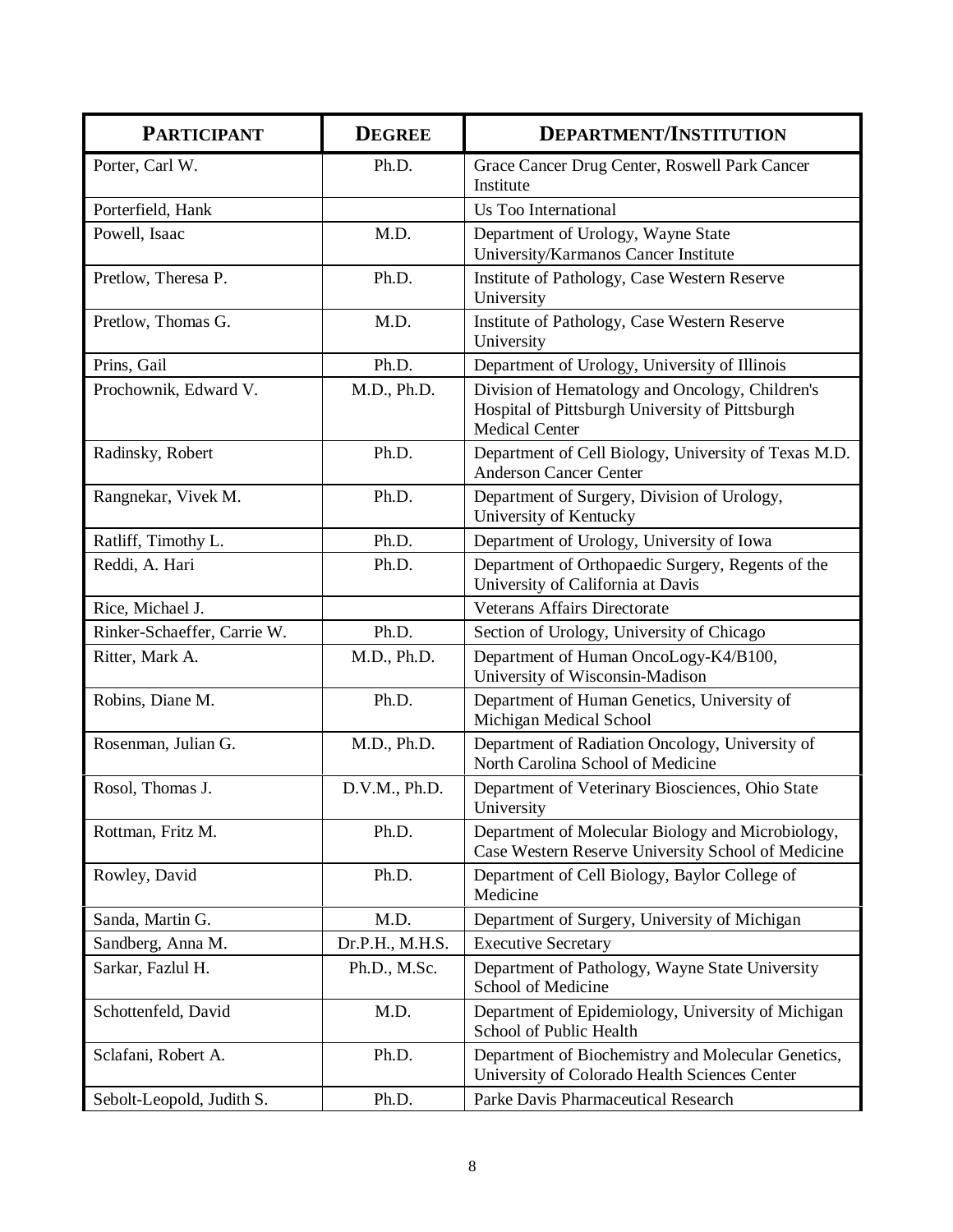| <b>PARTICIPANT</b>     | <b>DEGREE</b> | <b>DEPARTMENT/INSTITUTION</b>                                                                        |
|------------------------|---------------|------------------------------------------------------------------------------------------------------|
| Secrist, III, John A.  | Ph.D.         | Southern Research Institute                                                                          |
| See, William A.        | M.D.          | Department of Urology, University of Iowa Hospitals<br>and Clinics                                   |
| Sellers, Thomas A.     | Ph.D.         | Mayo Foundation                                                                                      |
| Senie, Ruby T.         | Ph.D.         | Division of Sociomedical Sciences, Columbia School<br>of Public Health                               |
| Sens, Donald A.        | Ph.D.         | Department of Pathology, West Virginia University                                                    |
| Shain, Sydney A.       | Ph.D.         | Department of Obstetrics and Gynecology, University<br>of Texas Health Science Center at San Antonio |
| Sharkey, Margaret M.   | Ph.D.         | Research Department: Grants and Awards, American<br>Cancer Society-National (Retired)                |
| Shuman, Marc A.        | M.D.          | Department of Medicine, Regents of the University of<br>California at San Francisco                  |
| Siegal, Gene P.        | M.D., Ph.D.   | Division of Anatomic Pathology, University of<br>Alabama at Birmingham                               |
| Simons, Jonathan W.    | M.D.          | Department of Oncology, Division of Medical<br>Oncology, Brady Urological Institute                  |
| Simons, Virgil H.      |               | V. H. Simons and Associates                                                                          |
| Sloan, Norwood         |               | Advocate                                                                                             |
| Sloboda, Walter        | M.A.          | <b>Executive Secretary</b>                                                                           |
| Smith, David I.        | Ph.D.         | Department of Experimental Pathology, Mayo<br>Foundation                                             |
| Stack, M. Sharon       | Ph.D., M.S.   | Department of Obstetrics and Gynecology,<br>Northwestern University                                  |
| Stearns, Mark E.       | Ph.D.         | Department of Pathology, Allegheny University of the<br><b>Health Sciences</b>                       |
| Stein, Gary S.         | Ph.D.         | Department of Cell Biology, University of<br><b>Massachusetts Medical Center</b>                     |
| Stewart, Willie C.     |               | Advocate                                                                                             |
| Streeter, Oscar E.     | M.D.          | Department of Radiation Oncology, University of<br>Southern California, Norris Cancer Hospital       |
| Sufrin, Gerald         | M.D.          | Department of Urology, State University of New York<br>at Buffalo                                    |
| Swanson, Richard D.    | D.D.S.        | Advocate                                                                                             |
| Teicher, Beverly A.    | Ph.D.         | Lilly Research Laboratories, Eli Lilly Pharmaceutical,<br>Inc.                                       |
| Theodorescu, Dan       | M.D., Ph.D.   | Department of Urology, University of Virginia Health<br><b>Sciences Center</b>                       |
| Thorgeirsson, Unnur P. |               | Laboratory of Cellular Carcinogenesis and Tumor<br>Protein, National Cancer Institute - NIH          |
| Tindall, Donald J.     | Ph.D.         | Mayo Clinic                                                                                          |
| Trail, Pamela A.       | Ph.D.         | Department of Cell Tumor Biology, Bristol Myers<br>Squibb                                            |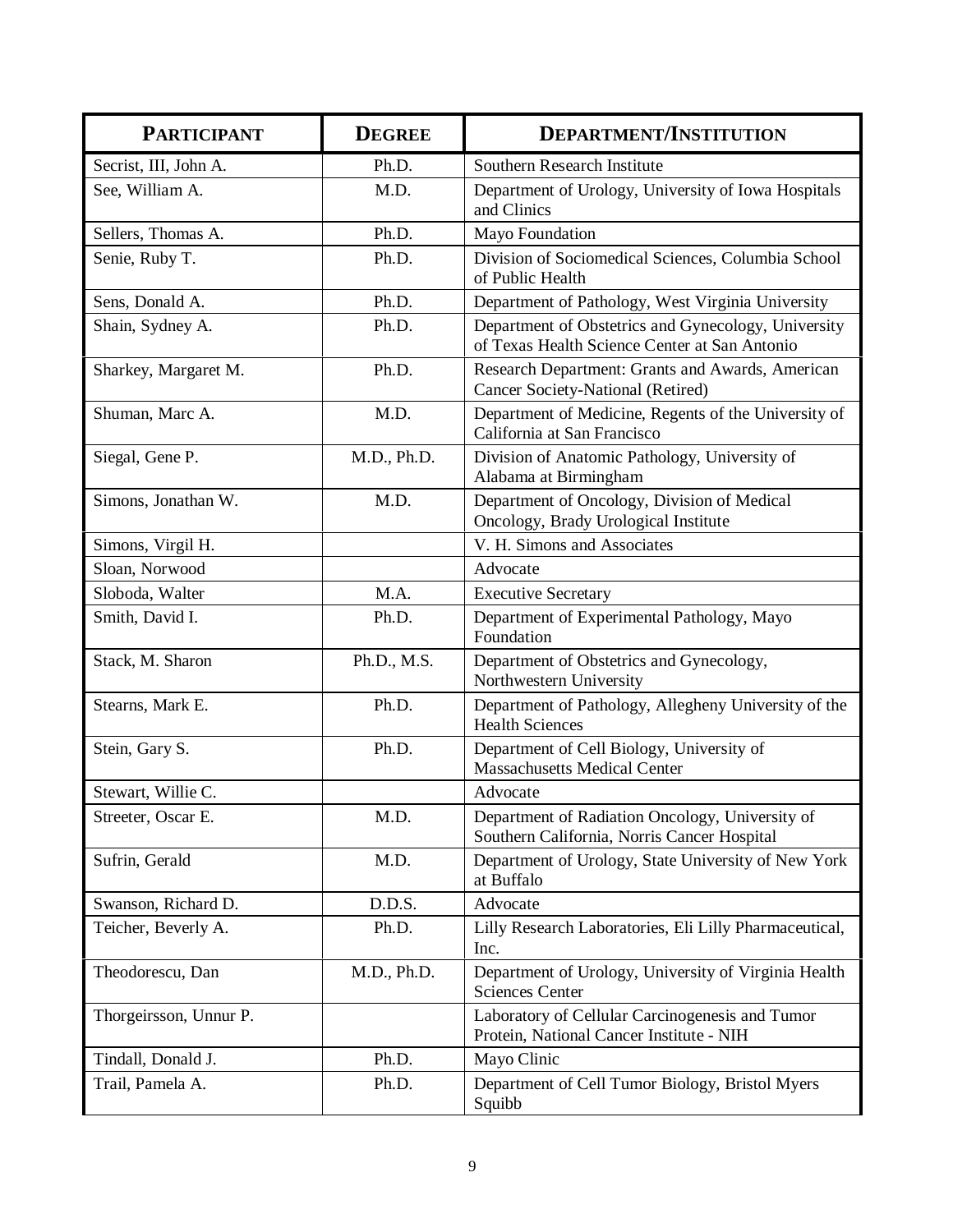| <b>PARTICIPANT</b>           | <b>DEGREE</b> | <b>DEPARTMENT/INSTITUTION</b>                                                                       |
|------------------------------|---------------|-----------------------------------------------------------------------------------------------------|
| Tricoli, James V.            | Ph.D.         | Department of Radiation Oncology, Fox Chase Cancer<br>Center                                        |
| Trock, Bruce                 | Ph.D.         | Lombardi Cancer Research Center, Georgetown<br>University                                           |
| Tuszynski, George            | Ph.D.         | Department of Surgery, Pathology, and Medicine,<br>Allegheny University of the Health Sciences      |
| Valle, Ralph                 |               | Advocate                                                                                            |
| Vannier, Michael W.          | M.D.          | Department of Radiology, University of Iowa                                                         |
| Vazquez, Manuel              |               | Advocate                                                                                            |
| Vessella, Robert L.          | Ph.D.         | Department of Urology #356510, University of<br><b>Washington Medical Center</b>                    |
| Wang, Zhou                   | Ph.D.         | Department of Urology, Northwestern University<br><b>Medical School</b>                             |
| Ware, Joy L.                 | Ph.D.         | Department of Pathology, Medical College of<br>Virginia/Virginia Commonwealth University            |
| Waters, David J.             | D.V.M., Ph.D. | Veterinary Clinical Sciences, Purdue University                                                     |
| Waters, Harold               | Ph.D.         | <b>Executive Secretary</b>                                                                          |
| Webber, Mukta M.             | Ph.D.         | Michigan State University                                                                           |
| Wei, Wei-Zen                 | Ph.D.         | Department of Immunology, Karmanos Cancer<br>Institute                                              |
| Weigel, Nancy L.             | Ph.D., M.A.   | Department of Cell Biology, Baylor College of<br>Medicine                                           |
| Welch, Danny R.              | Ph.D.         | Jake Gittlen Cancer Institute (C7810, MB-059),<br>Pennsylvania State University College of Medicine |
| West, Dee W.                 | Ph.D.         | Northern California Cancer Center                                                                   |
| Wheeler, Kenneth T.          | Ph.D.         | Radiation Oncology Department, Wake Forest<br>University School of Medicine                         |
| Wheeler, Thomas M.           | M.D.          | Department of Pathology, Baylor College of Medicine                                                 |
| Wilson, Michael J.           | Ph.D.         | Research Service, Veterans Administration Medical<br>Center                                         |
| Wolf, Andrew M. D.           | M.D.          | Department of Internal Medicine, University of<br>Virginia Health Sciences Center                   |
| Wolgemuth-Jarashow, Debra J. | Ph.D.         | Department of Genetics and Development, Columbia<br>University College of Physicians and Surgeons   |
| Wood, William M.             | Ph.D.         | Division of Endocrinology, University of Colorado<br><b>Health Sciences Center</b>                  |
| Woolley, Sabra F.            | Ph.D.         | Center for Health Outcome Improvement Research,<br>George Washington University Medical Center      |
| Yang, Chung S.               | Ph.D.         | Laboratory for Cancer Research, Rutgers State<br>University of New Jersey College of Pharmacy       |
| Young, M. Rita               | Ph.D.         | Research Service (151-Z2), Hines VA Hospital                                                        |
| Zebovitz, Eugene             | Ph.D., M.S.   | <b>Executive Secretary</b>                                                                          |